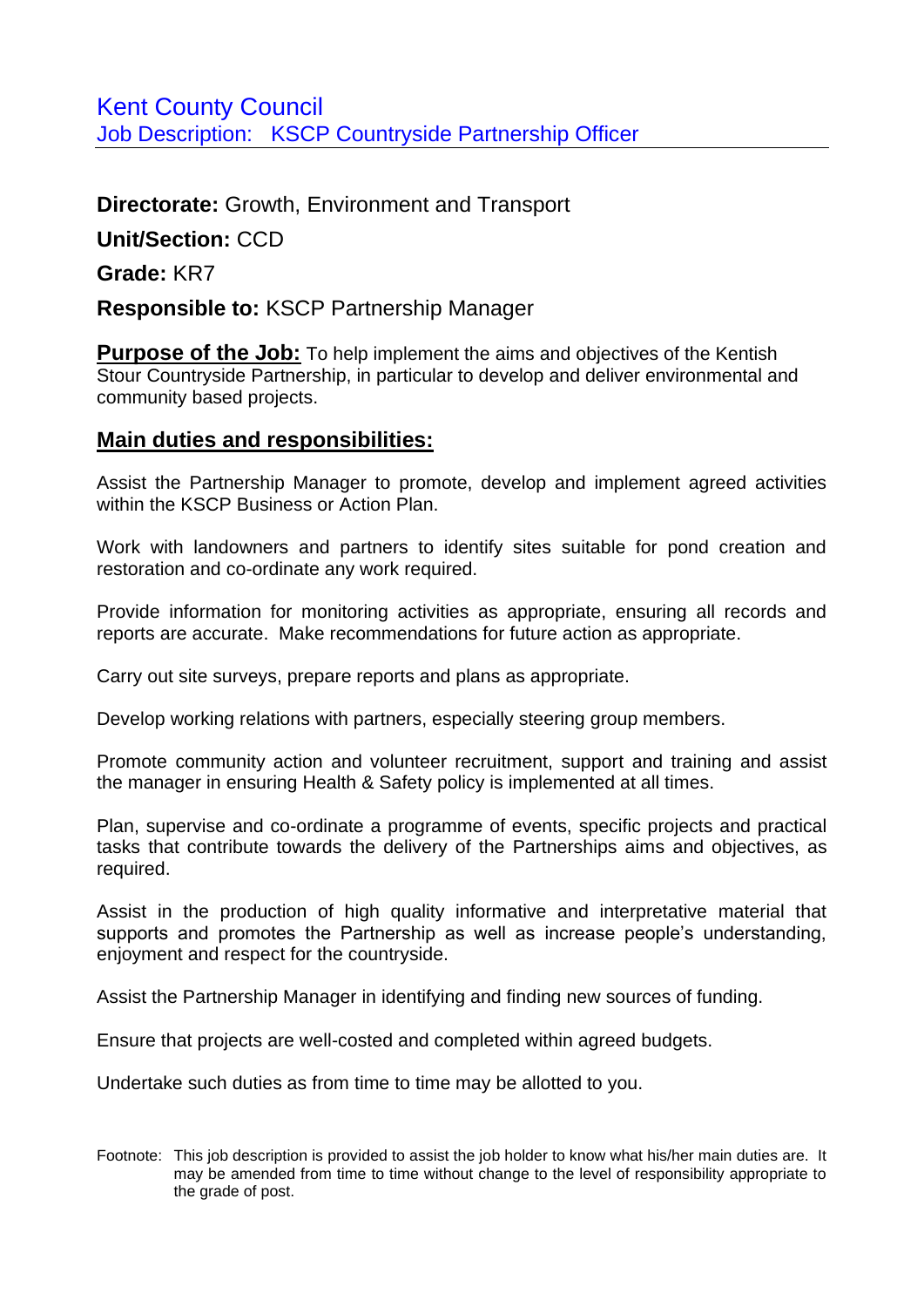## Kent County Council Person Specification: KSCP Countryside Partnership Officer

The following outlines the criteria for this post. Applicants who have a disability and who meet the criteria will be shortlisted.

Applicants should describe in their application how they meet these criteria.

|                             | <b>CRITERIA</b>                                                                                                                                                  |
|-----------------------------|------------------------------------------------------------------------------------------------------------------------------------------------------------------|
| <b>QUALIFICATIONS</b>       | A levels and degree or similar qualification in a related                                                                                                        |
|                             | subject.                                                                                                                                                         |
| <b>EXPERIENCE</b>           | Considerable experience within countryside management<br>role.                                                                                                   |
|                             | Proven experience in identifying, co-ordinating and<br>implementing a variety of medium sized countryside<br>projects.                                           |
|                             | Experience as a volunteer in relevant countryside work and<br>experience of leading, supervising and organising<br>volunteers.                                   |
|                             | Manage delegated budgets including income, financial<br>reporting and monitoring.                                                                                |
|                             | Experience of publicity production and promotion. Able to<br>oversee the production of a range of material, deliver events<br>and talks to a range of audiences. |
|                             | Experience of managing delegated staff (volunteer or paid).                                                                                                      |
| <b>SKILLS AND ABILITIES</b> | Take the lead in medium sized projects and assist with<br>complex projects.                                                                                      |
|                             | Demonstration of a wide range of practical countryside<br>management skills including survey and site management<br>planning techniques.                         |
|                             | Demonstration of project management skills, being able to<br>manage multiple projects as well as assist on more complex<br>projects.                             |
|                             | Able to identify potential funding and complete applications,<br>assist on other larger funding bids.                                                            |
|                             | Ability to take the lead in partnership resource management<br>as delegated.                                                                                     |
|                             | A clear and effective advocate for the partnership with ability<br>to cope with a wide range of situations.                                                      |